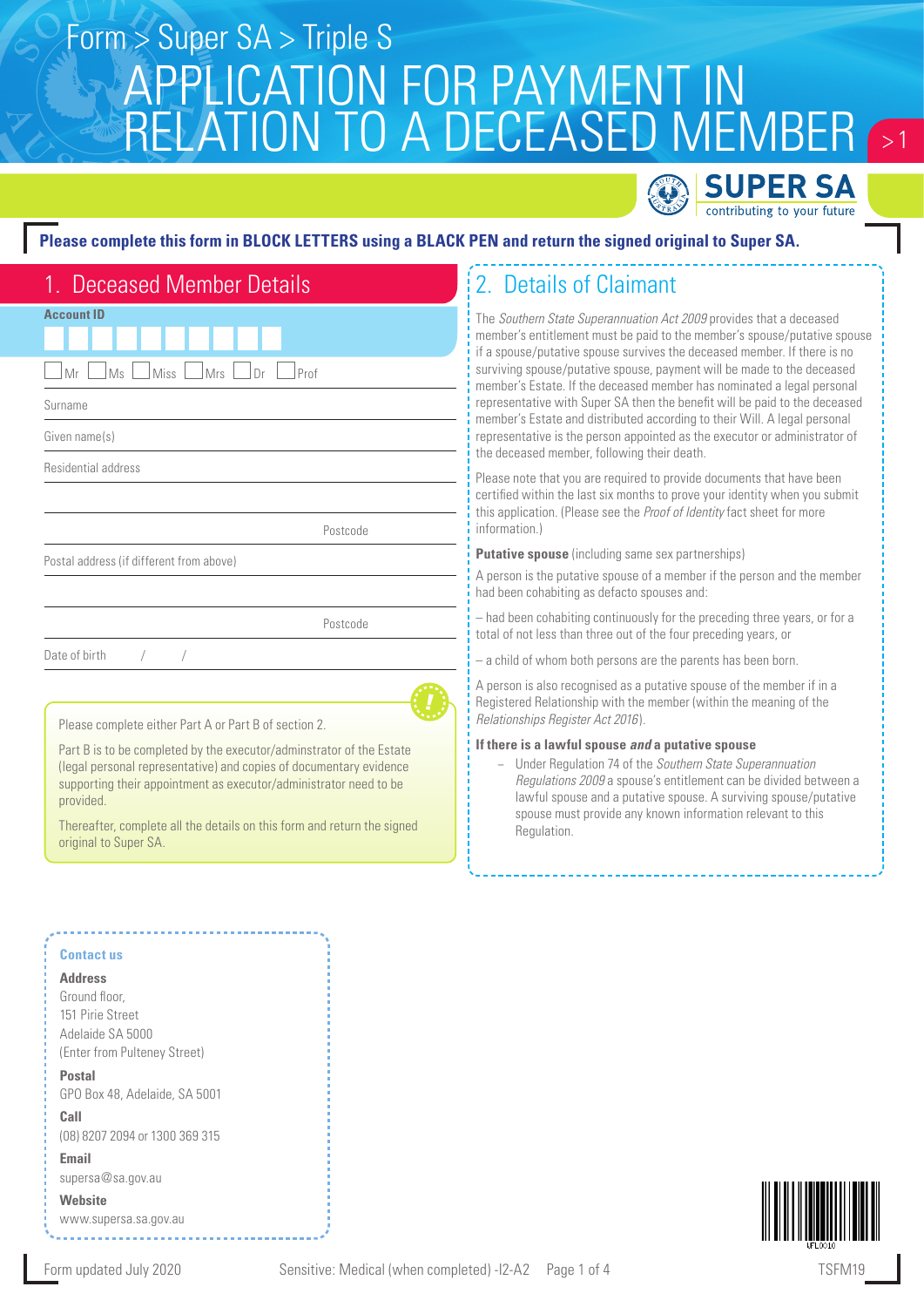# APPLICATION FOR PAYMENT IN A DECEASED MEMBER Form > Super SA > Triple S  $> 2$

**PER SA** contributing to your future

### **Please complete this form in BLOCK LETTERS using a BLACK PEN and return the signed original to Super SA.**

Please complete only Part A **or** Part B

Statutory Declaration forms are available from Super SA.

Part B is to be completed by the executor/administrator of the Estate (legal personal representative) and copies of documentary evidence supporting their appointment as executor/ administrator need to be provided.

Thereafter, complete all the details on this form and return the signed

original to Super SA.

| A) Details of spouse/putative spouse (if applicable)      |                                              |  |  |
|-----------------------------------------------------------|----------------------------------------------|--|--|
| Releationship with deceased                               |                                              |  |  |
| Married<br>Separated<br>Divorced                          | Putative (includes Registered Relationships) |  |  |
| Surname                                                   |                                              |  |  |
| Given name                                                |                                              |  |  |
| Previous family name (widows only)                        |                                              |  |  |
| Residential address                                       |                                              |  |  |
|                                                           | Postcode                                     |  |  |
| Postal address (if different from above)                  |                                              |  |  |
|                                                           | Postcode                                     |  |  |
| Telephone                                                 |                                              |  |  |
| Date of birth<br>$\left  \quad \right $                   | F<br>M<br>Sex                                |  |  |
|                                                           |                                              |  |  |
| <b>B) Details of executor/administrator of the Estate</b> |                                              |  |  |
| Name                                                      |                                              |  |  |
| Contact address                                           |                                              |  |  |
|                                                           | Postcode                                     |  |  |
| Telephone                                                 |                                              |  |  |
|                                                           |                                              |  |  |

## 3. Death by accidental injury

| ۰.<br>× |  |  |
|---------|--|--|
|---------|--|--|

If yes, please provide details below (include cause, date, time and place).

## 4. Membership of other super schemes

At the date of death, was the deceased member also a member of: Lump Sum Scheme Yes No Pension Scheme Yes No

Another SA public sector employment-related super scheme to which the deceased member and their employer contributed?  $\Box$  Yes  $\Box$  No

If yes, please state name of scheme

| Yes |  |
|-----|--|
| Yes |  |
| Yes |  |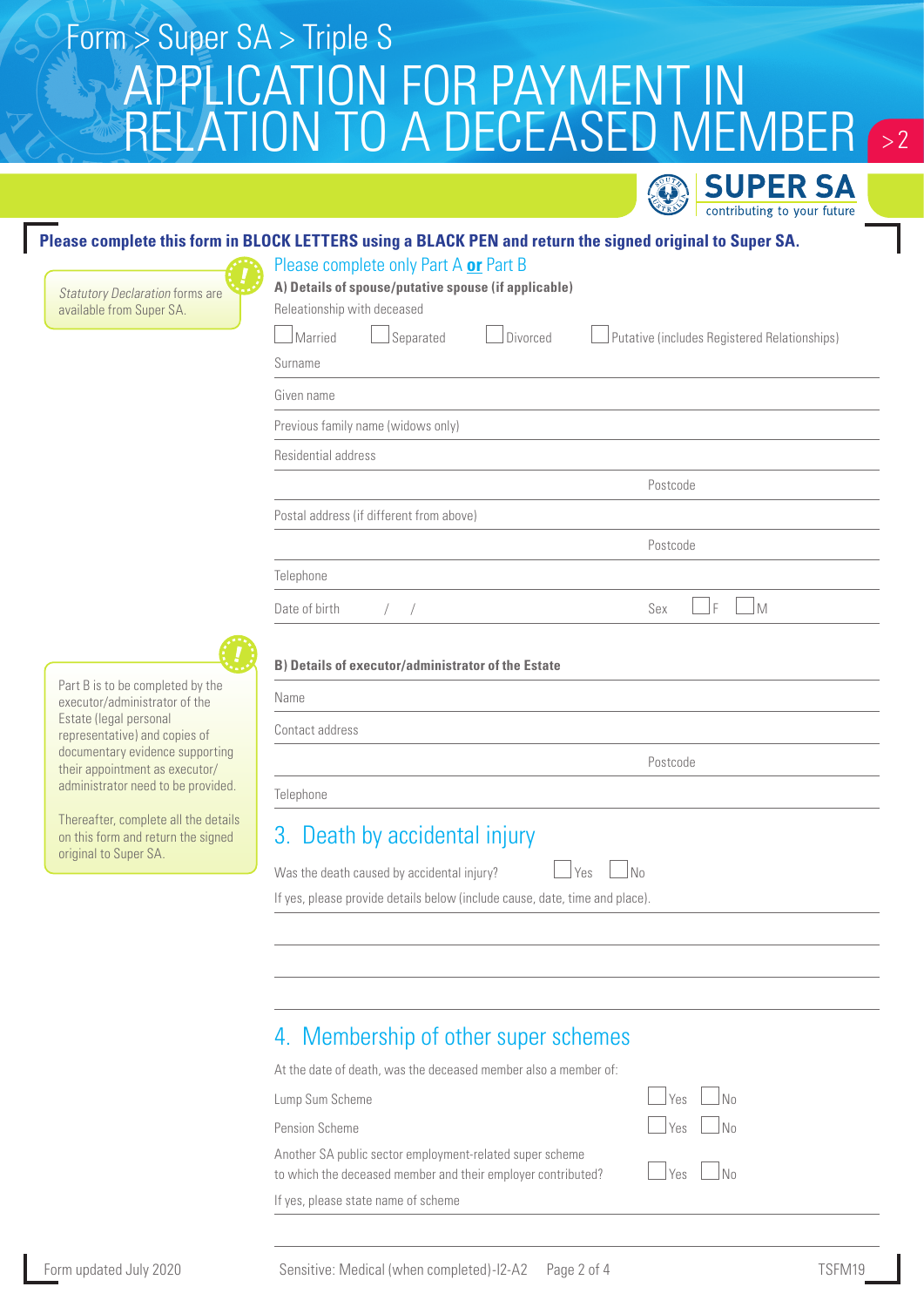# APPLICATION FOR PAYMENT IN RELATION TO A DECEASED MEMBER Form > Super SA > Triple S  $\sim$  3



### **Please complete this form in BLOCK LETTERS using a BLACK PEN and return the signed original to Super SA.**

5. Other evidence

**Must be provided before payment can be made.**

Certified copies<sup>1</sup> of

- − Death certificate
- − Legal marriage certificate, issued under the *Births, Deaths and Marriages Act 1996* (if applicable)
- − Registered relationship certificate (if applicable), demonstrating that the relationship was registered in accordance with the *Relationships Register Act 2016* as at the date of the member's death. The certificate must be issued at or after the member's date of death.

Statutory declarations supporting putative spouse status (if applicable). Note: this is not required for those who have evidence of a Registered Relationship as listed above.

- Statutory declaration by applicant
- − Statutory declaration by independent person

Proof of identity documents

Certified copy<sup>1</sup> of the Will

Grant of probate OR Letters of administration (whichever if applicable)

## 6. Payment Options

If you are eligible to receive a payment, you can choose from the following payment options:

I wish to have the entitlement paid directly. (Please complete your financial institution details below and provide the required proof of identity documents. See *Proof of Identity* fact sheet attached.)

### **Electronic transfer of funds**

Complete this section if you wish to have all or part of your entitlement paid directly to you via electronic funds transfer.

### **Complete the following:**

Name of financial institution Branch

Account name (account holder name)

| -<br>BSB number (compulsory)               | When completing your<br>account details, please use<br>numbers only. Characters and<br>symbols will not be |
|--------------------------------------------|------------------------------------------------------------------------------------------------------------|
| $\overline{\phantom{a}}$<br>Account number | recognised. For more<br>information, contact your<br>financial institution.                                |

### **Payment options continue over the page**

recognised by the law of the state in which they are certified. These include: a Justice of the Peace, Commissioner for taking Affidavits, a Notary Public, a Proclaimed Police Officer. Documents must be certified within the last six months.

1 Certified copies are copies authorised, or stamped as being true copies of the originals, by a person or agency

### **Important**

If you wish to nominate a bank account for your benefit to be paid to, we require you to provide a bank statement (eg printed statement or online statement from a bank or credit union) for the account. These statements need to be current (ie less than 12 months old) and must show your BSB, account number and your full name on the account.

**Please note** payments cannot be made to third party accounts, credit cards or overseas accounts. Super SA does not accept responsibility for rejection of transfer due to incorrect account details being provided by you.